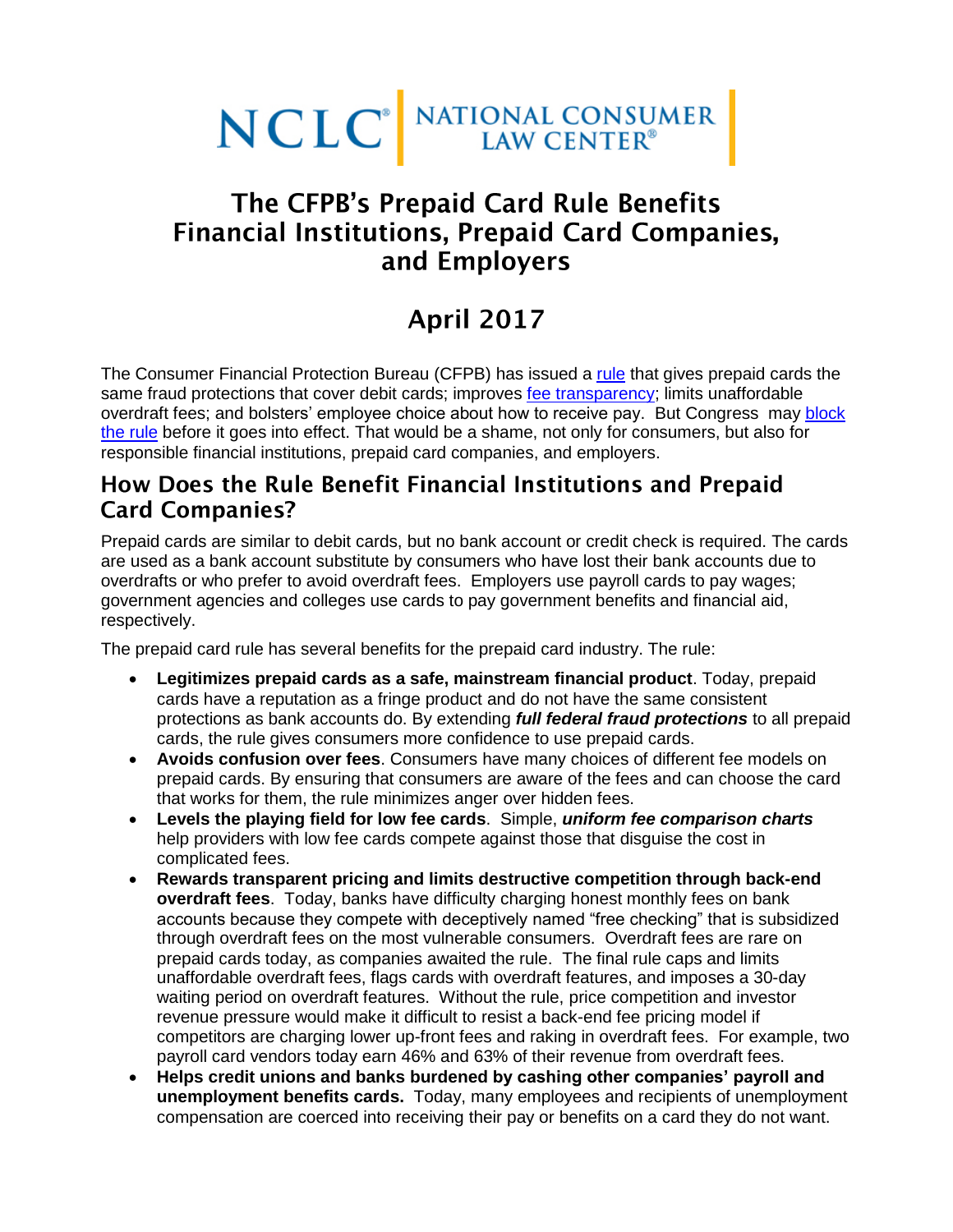They often flood the branch of the local credit union or bank (which receives no revenue from the cards) to cash cards at the teller window – at times misdirecting their anger at fees at the bank or credit union. The rule makes it easier for workers and government benefits recipients to get their pay or benefits through direct deposit to the account they choose – relieving teller pressure and potentially encouraging accounts at the local credit union or bank.

## How Does the Rule Benefit Employers and Payroll Card Providers?

Payroll cards have gotten a bad reputation when employers have coerced employees into using payroll cards and workers have incurred unwanted fees. Negative press has led regulators to crack down on payroll cards and has scared workers away from using payroll cards, even though well-designed payroll card programs can be safer, faster, more convenient and cheaper than a paper check for unbanked workers.

The prepaid card rule will benefit employers and payroll card providers by:

- *Making sure that employees know they have a choice of how to be paid*. No one benefits when employees end up with payroll cards they do not want. The rule ensures that employees are told the fees before they choose and are advised that they need not accept a payroll card.
- *Helping employees understand payroll cards and compare them to other options*. Simple, standardized fee charts enable employees to understand fees, avoid surprises, and compare the payroll card to other prepaid cards that can be used to accept pay by direct deposit.

#### Do Any Companies Support the Payroll Rule?

Yes. Green Dot, the largest prepaid card company, [supports](http://ir.greendot.com/phoenix.zhtml?c=235286&p=irol-newsArticle_print&ID=2209529) the CFPB's rule:

"Green Dot embraces the new rule as recognition that the industry we started more than 15 years ago continues to serve an increasingly significant role in the everyday financial lives of a growing number of American families. We fully support the CFPB's mission to ensure fairness, integrity and consumer protections for all participants in the financial system. For many years, Green Dot has voluntarily provided full checking account style consumer protections for its customers and has never charged overdraft or penalty fees on Green Dot Bank's prepaid and checking products. It's gratifying to know that prepaid can now move to a level playing field that can better serve consumers while allowing the entire industry to move past the period of regulatory uncertainty."

The effort to block the prepaid card rule has very little support. Major prepaid card issuers, trade associations, and payments providers that are *not* asking Congress to block the rule include the *Network Branded Prepaid Card Association, JP Morgan Chase* (Liquid Card), *American Express* (Bluebird Card), *American Bankers Association, Credit Union National Association*, *Independent Community Bankers Association*, *Financial Innovation Now, Amazon, Apple, Google, Intuit*  and *PayPal.*

The *Center for Financial Services Innovation*, which works with industry leaders to shape the quality of prepaid product offerings and helps them innovate and build better consumer products and practices, [supports the prepaid card rule.](https://www.nclc.org/images/pdf/banking_and_payment_systems/cfsi-response-sj-sen-brown.pdf)

The CFPB has [expressed its commitment](https://www.consumerfinance.gov/about-us/blog/cfpb-proposes-effective-date-extension-prepaid-accounts-rule/) to well-tailored and effective regulations, is continuing its outreach to industry stakeholders, and will make adjustments as warranted.

## Who Opposes the Rule?

NetSpend, the only major prepaid card company with overdraft fees, opposes the rule to preserv[e](https://www.americanbanker.com/news/cfpb-rules-will-take-80m-bite-out-of-netspends-revenue) [\\$80-\\$85 million](https://www.americanbanker.com/news/cfpb-rules-will-take-80m-bite-out-of-netspends-revenue) a year in overdraft and other fees. NetSpend charges \$15 overdraft fees on its